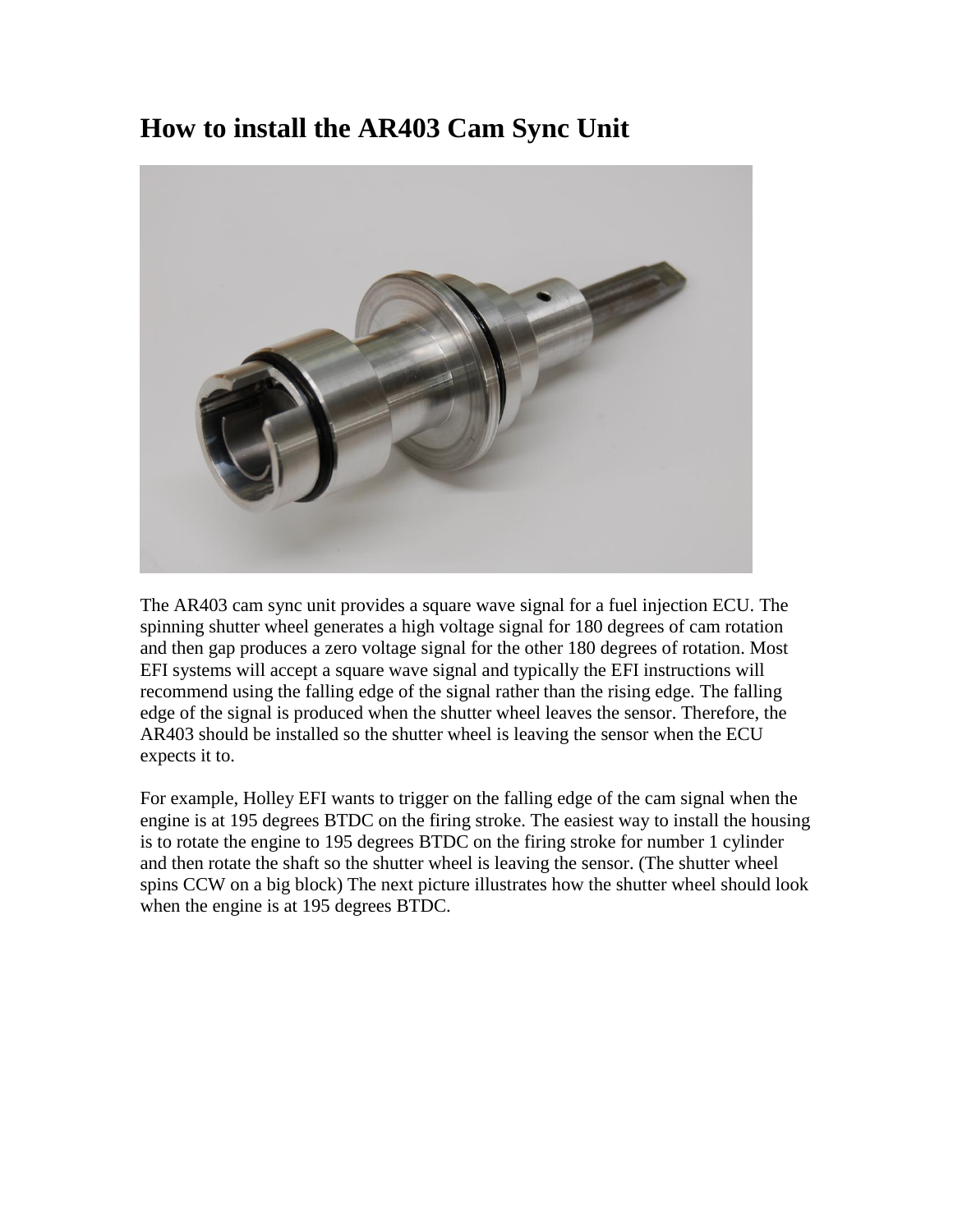

In this view the opening in the housing is pointed up and the shutter wheel has just rotated out of the sensor. Rotating out of the sensor will produce a falling edge for the square wave which is what the Holley ECU prefers for a signal.

The tang on the shutter driveshaft is machined to be in line with the edges of the shutter so in this case the tang will be at roughly 11 o'clock. The slot in the oil pump driveshaft needs to also be at 11 o'clock so the AR403 housing can drop into position. Here is a picture of what the oil pump driveshaft should look like when the engine is at 195 degrees BTDC.



Notice that the slot in the oil pump driveshaft is one tooth before straight up. This gives the proper alignment for the shutter by moving the shutter just past the sensor in the housing with the cable harness pointing straight up.